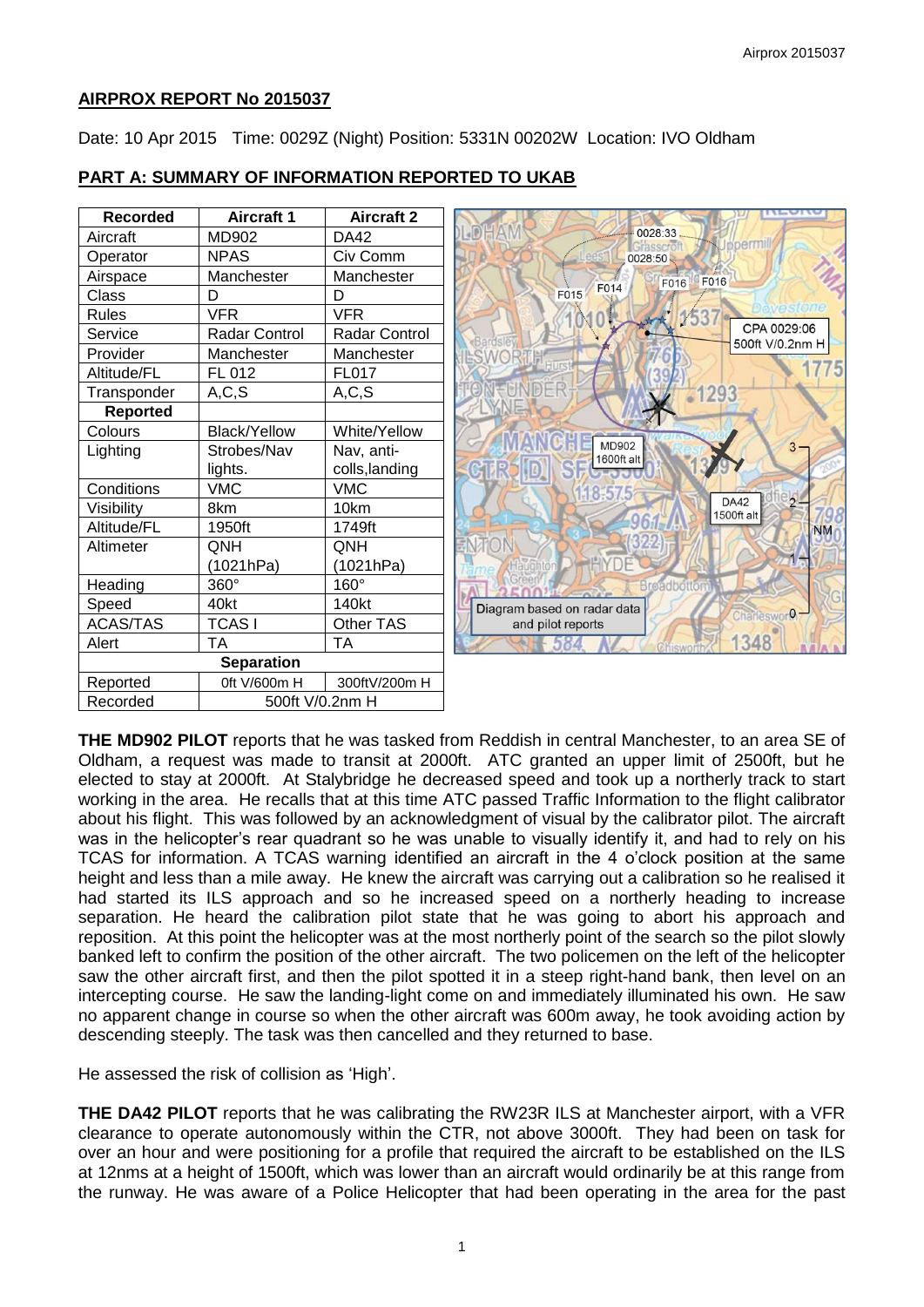30mins, but it had been on task to the north of the extended centreline and their positioning legs had all been to the south. Throughout, Manchester had given regular Traffic Information to both pilots and he had predominantly kept visual contact with the helicopter, backed up by TAS information. Just prior to the Airprox the helicopter changed position to one estimated to be just south of the extended centreline at a range of 15nm, at an altitude slightly below that of the DA42. He maintained visual contact throughout this change in operating area. He then commenced the flight profile, turning in at 12nm, however, due to an on-board equipment issue, he had to terminate the calibration run at 10.5nm and, aware that the helicopter was in their rear left quadrant, he turned right to the north of the centreline in order to re-position and repeat the profile from 12nm. Once downwind he observed the helicopter in his 2 o'clock, it appeared to be engaged in an orbit just the other side of a ridgeline. At 12.6nm he initiated a relatively tight right turn to establish back on the extended centreline and momentarily lost visual contact with the helicopter as it became obscured by the aircraft's nose, but regained contact in his low 11 o'clock. At this point Traffic Information was given by the Manchester Controller, and on completion of this transmission the helicopter pilot announced he was descending and it was immediately apparent that he was concerned by the proximity of the calibrating aircraft. The DA42 pilot commenced a climb whilst continuing the turn and the TAS gave a single Traffic Alert. He subsequently lost contact with the helicopter as it passed under his left wing whilst they were in the climb.

He assessed the risk of collision as 'None'.

**THE MANCHESTER CONTROLLER** reports that he submitted the report after the event because initially the pilot of the MD902 had indicated he wasn't going to report the incident as an Airprox. The MD902 pilot had requested to operate in the Oldham area, but was actually operating 5nm south in the Stalybridge area. At the same time the DA42 was carrying out calibration work on the 23R ILS and was 1nm south of the approach beam at a range of 9nm. The controller passed Traffic Information to both pilots and the DA42 commenced a run tracking North West bound. The controller checked the intentions of the MD902 pilot because he was operating in a different location and he stated he was moving northeast. Further Traffic Information was passed to the MD902 pilot and he reported visual. The DA42 pilot then stated that he would have to break off his run and reposition; because the police helicopter had stated he was moving further northeast, the controller was happy to let the flight calibrator re-position without any restrictions. The MD902 then became stationary and began to drift slightly westbound, putting both aircraft on converging tracks. The controller asked the DA42 pilot to confirm he was still visual with the helicopter, now 12 o'clock, 1nm, to which he replied he was. The MD902 pilot then sounded slightly panicked and stated he was descending.

### **Factual Background**

The weather at Manchester was reported as:

METAR EGCC 100020Z 17005KT 8000 NSC 10/06 Q1021 NOSIG

### **Analysis and Investigation**

### **CAA ATSI**

The DA42 (code 0024) was conducting flight calibration checks and the MD902 (code 0041) was operating to the north of the DA42. Both aircraft had been operating under a Radar Control Service, provided by Manchester Approach Radar, in Class D airspace, for approximately 40 minutes prior to the Airprox. During this time, regular traffic information had been passed to each aircraft on the other. At 0026:00 the DA42 reported positioning for a 'profile 16' and the Manchester Approach controller passed Traffic Information on the MD902 in the DA42's twelve o'clock at 2nm which was acknowledged. The MD902 pilot reported routeing further off towards the northeast and was passed Traffic Information on the DA42. He reported having the DA42 on TCAS at 0026:30. The Manchester Approach controller then asked the DA42 pilot if they were visual with the MD902 to which he replied "*Affirm*". At 0028:14 (Figure 1), the DA42 pilot reported running in which was acknowledged by Manchester Approach. The Manchester controller stated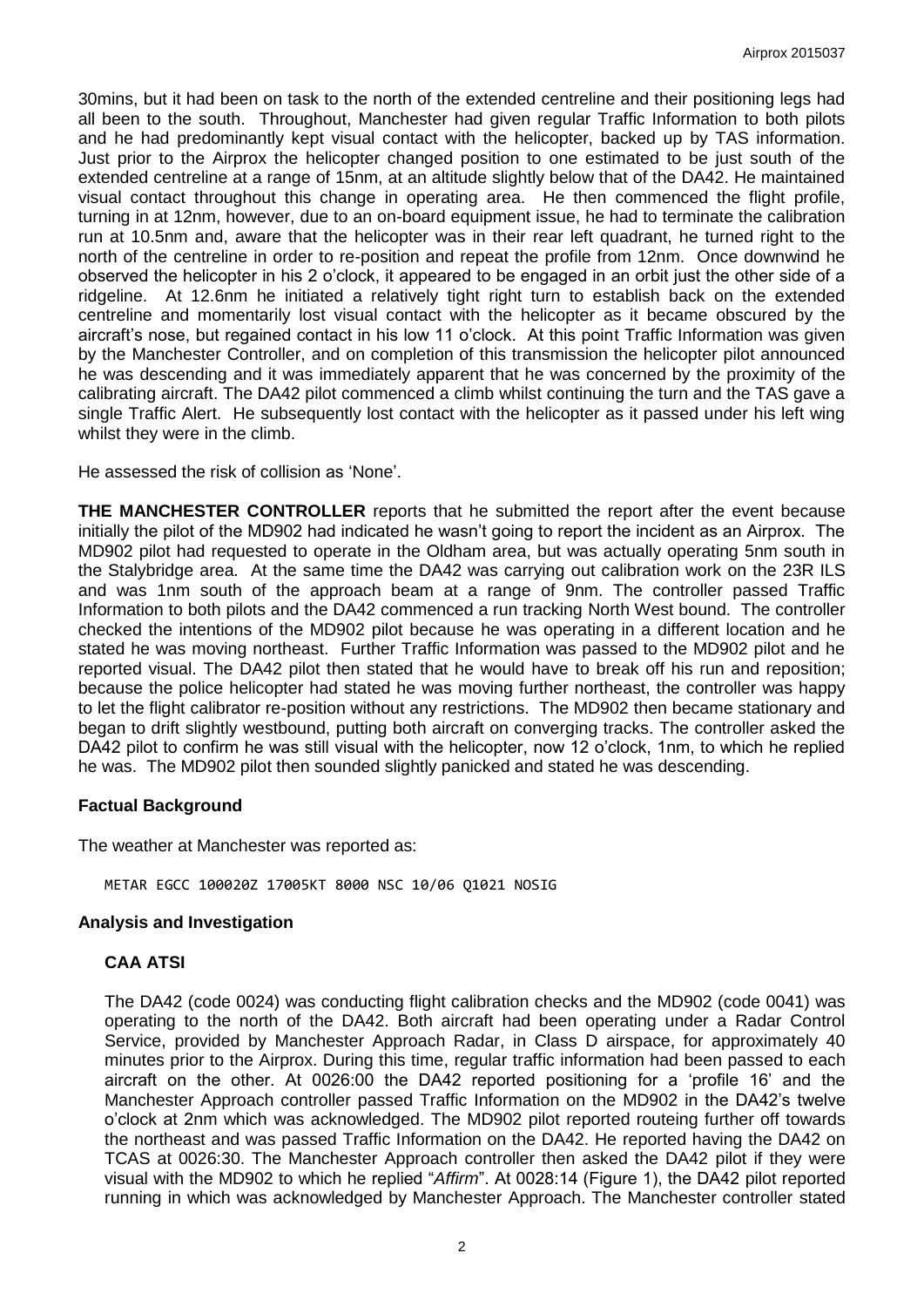that, because the MD902 had reported moving north east, he was happy to let the DA42 reposition without any restriction or direction of turn. The controller, having been providing timely and continuous Traffic Information for approximately 40 minutes - as required when providing a Radar Control Service – was likely to have been satisfied that the pilots were fully aware of the position of the other aircraft. The radar recording showed that the DA42 continued in a right hand turn back towards Manchester and flew over the MD902. CPA occurred between the two consecutive radar pictures (Figure 2 and Figure 3) with a vertical distance of between 400ft and 900ft. The MD902 pilot reported descending to avoid the DA42. It was observed that the DA42 initiated a climb to an indicated 2200ft (700ft above the selected 1500ft as depicted via the Radar Mode S). The DA42 descended to an indicated 1700ft within the next minute. The unit could add no additional information.



Figure 1 (0028:14)



Figure 2 (0029:06) Figure 3 (0029:12)

# **UKAB Secretariat**

Both pilots shared an equal responsibility for collision avoidance and not to operate in such proximity to other aircraft as to create a collision hazard.<sup>1</sup>

 $\overline{a}$ 

<sup>&</sup>lt;sup>1</sup> SERA.3205 Proximity.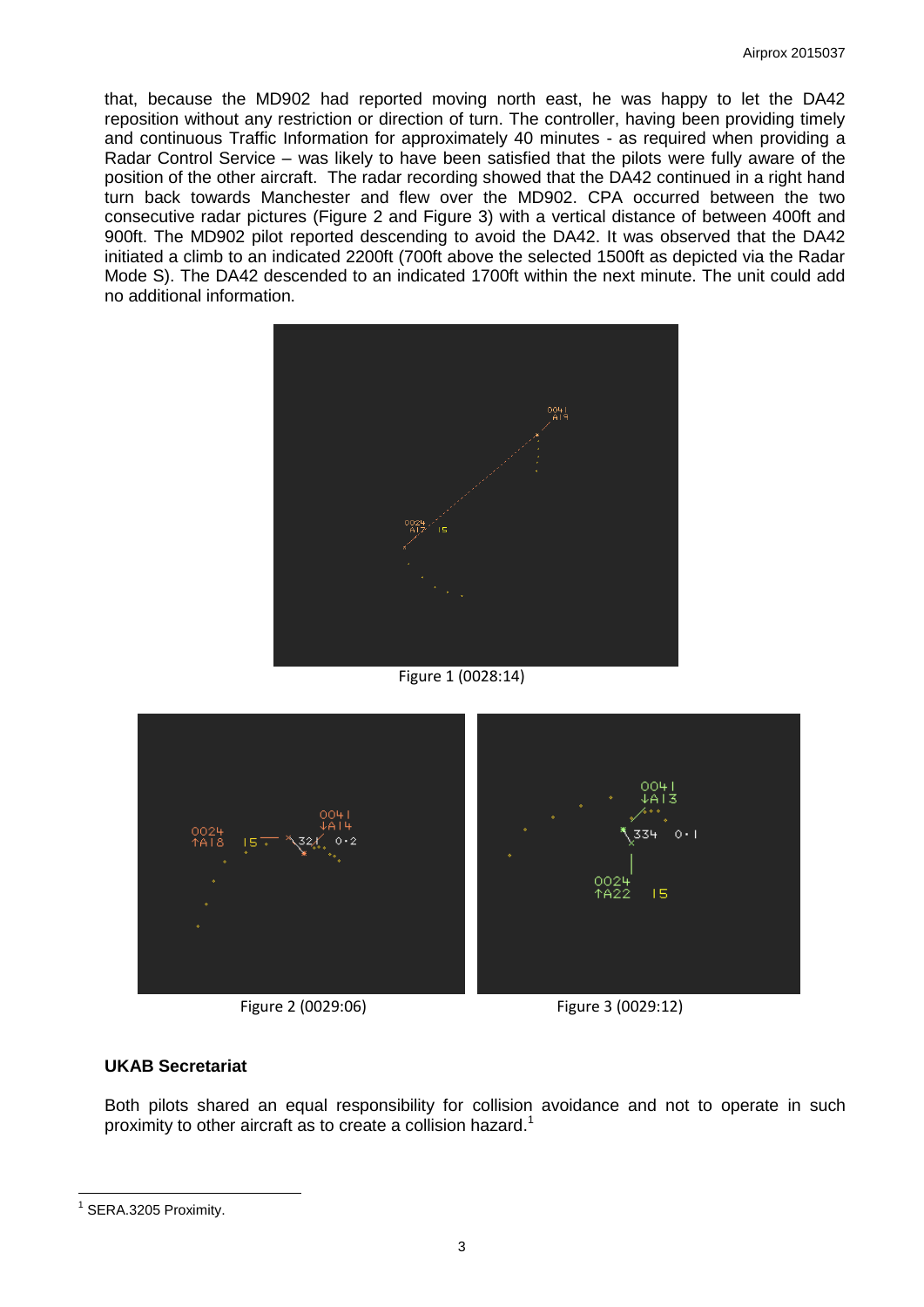## **Comments**

# **NPAS**

As with many aerial applications a balance has to be struck between being effective, achieving the task safely, and disruption to other airspace users. Increased interaction with other users, such as in this scenario, has the effect of eroding the pilot's spare capacity and risks compromising the other two outcomes. In Police operations, the aircraft commander may, depending on the significance of the task, have the option of applying an Alpha suffix to their callsign to take priority over other traffic but this was clearly not warranted in this case. Both aircraft were therefore operating legitimately and on an equal priority basis in accordance with their default 'Bravo' suffix conditions of their Special Flight Notifications - the Police pilot elected to redress the balance by leaving the scene.

## **Summary**

An Airprox was reported on  $10<sup>th</sup>$  April 2015 at 0029 between a MD902 and DA42. Both were receiving a Radar Control Service from Manchester ATC, and were in Class D airspace. The DA42 was flight calibrating the ILS and the MD902 was on a police tasking in the Oldham area. Apart from momentarily losing contact during his turn, the DA42 pilot was visual with the MD902 throughout, Manchester ATC gave Traffic Information to both pilots, and both pilots received Traffic Information from their TCAS/TAS.

# **PART B: SUMMARY OF THE BOARD'S DISCUSSIONS**

Information available consisted of reports from the pilots of both aircraft, transcripts of the relevant RT frequencies, radar photographs/video recordings, reports from the air traffic controllers involved and reports from the appropriate ATC and operating authorities.

The Board first considered the actions of the MD902 pilot. They noted that he was on-task, and probably focussed on the job in hand. He was aware of the DA42 through Traffic Information, TCAS information, and could hear the RT calls, but the Board thought it likely that he had not expected it to be as low as it was in that area. Some members wondered whether he may also have experienced "startle-factor" as his crew reported seeing the other aircraft before he could, and then suddenly seeing the other aircraft. Coupled with the fact that, at night, depth perception is difficult to judge, members wondered whether it may be that he also thought the other aircraft was closer than it actually was.

Turning to the DA42 pilot, the Board were informed by a member who had previously been a flight checker that the low positioning of the DA42 was normal for Manchester runs, and that dispensation would have been given to allow the aircraft to operate closer to high ground than normal. That said, it was stressed that the pilot would have been mindful that although undertaking runs on the set profile was safe, turning away from the profile had inherent risks. Therefore, the Board were informed that he would likely have been keen to manoeuvre as close to the profile as possible, and this would account for his tight right turn. Some Board members wondered whether he would have been better served taking a left turn, away from the high ground and the helicopter. However, taking into consideration his need to remain as close as possible to his calibration profile, they reasoned that his decision to turn right was understandable. Notwithstanding, they did note that this probably meant that, already being task-focused, he had put himself under further pressure by turning towards high ground and the helicopter at night, when it may have been better to have discarded the run altogether and reposition again. The Board also commented that, although being visual with the helicopter himself, he may not have appreciated that his manoeuvring might startle the other pilot given the added factor of operating at night and the potential therefore that the MD902 pilot might not have been visual with him.